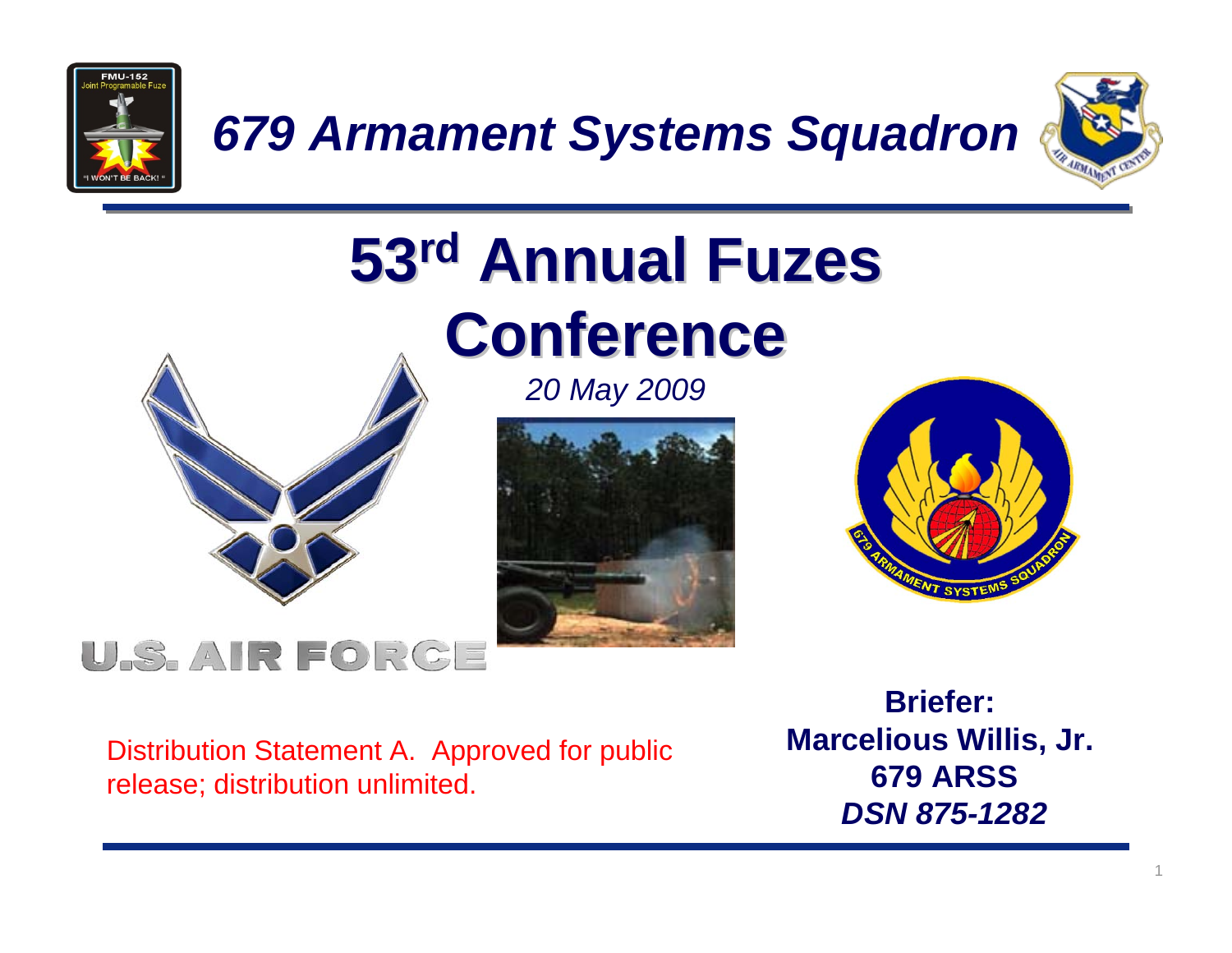





- JPF System Description
- JPF Program Schedule
- Design Enhancement Qualification Status
- Sled Test Video– 15 Oct 08
- Aircraft Integration Update
- $\triangleright$  Initiatives
- Operational Reliability Summary
- $\triangleright$  Summary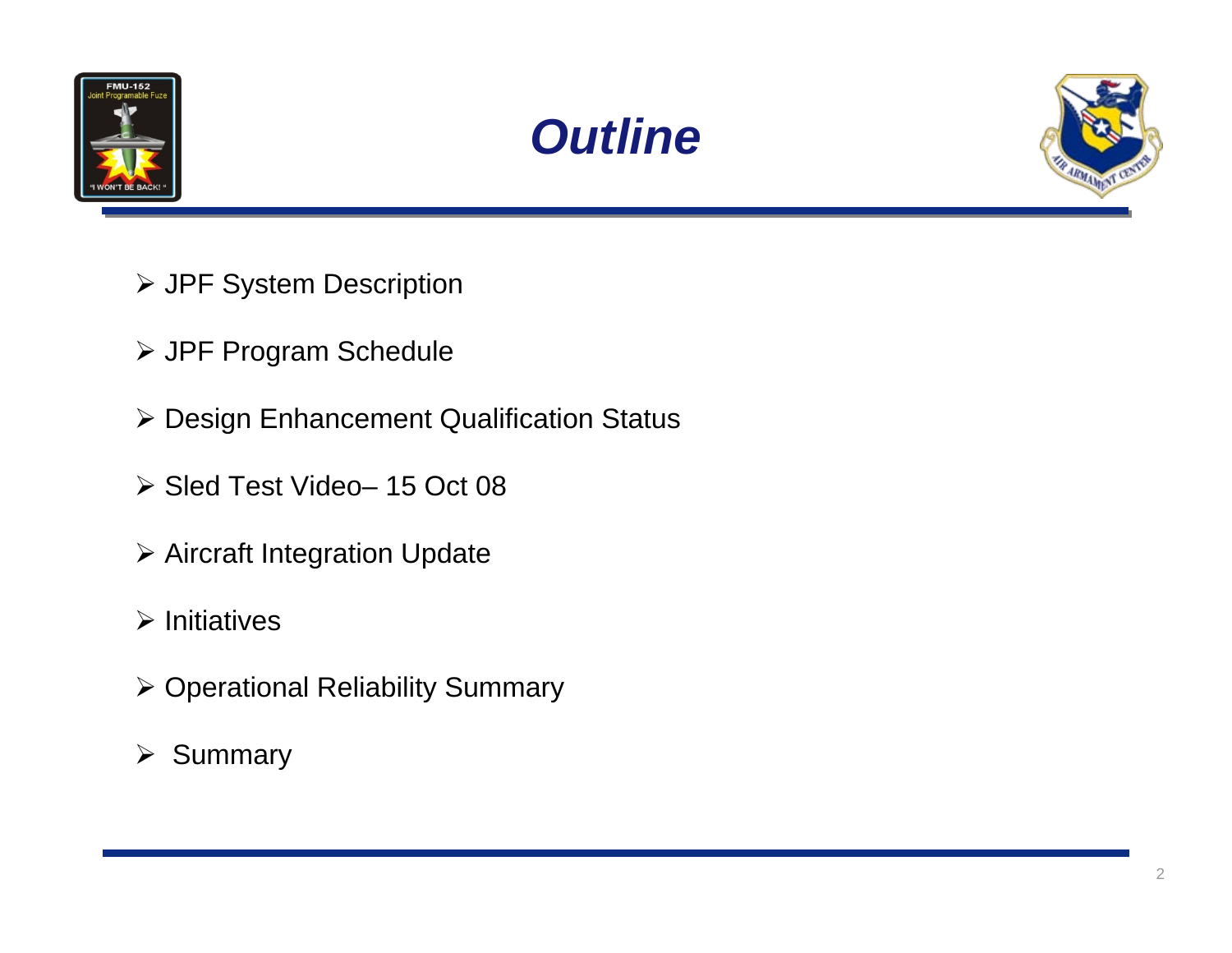

# *JPF System Description*



- × System - FMU-152A/B, FZU-55A/B, Power Cable, Closure Ring
- × Requirements Based from JDAM JORD (CAF 401-91-III-A, 10 Mar 01)
- P. Cockpit Selectable Arm/Delay Times In-flight Retargeting (Through JDAM)
- × Interchangeable with Current FMU-124, FMU-139, and Some FMU-143 Applications
- P. Single Tail Fuze Compatible with MK80 Series, BLU-109, BLU-110, BLU-113, BLU-121, BLU-122 and BLU-126 Warheads
- × Weapons: All JDAM Variants, AGM-130 and GBU-10/12/15/16/24/27/28
- m. AF & Allied Nations (AF Lead)
- × Built by Kaman Precision Products, Incorporated (Orlando, FL / Middletown, CT)



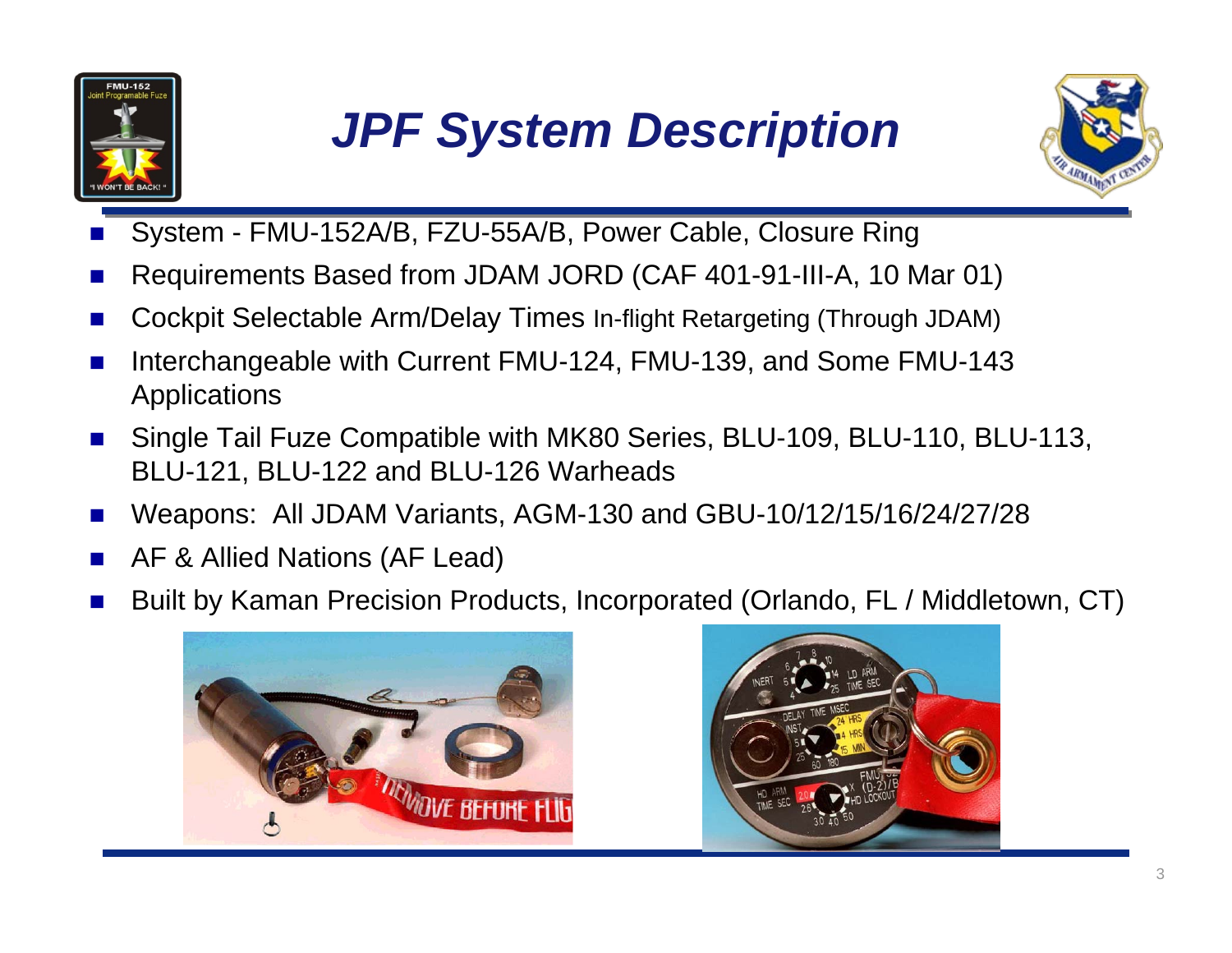

### *JPF Program Schedule*



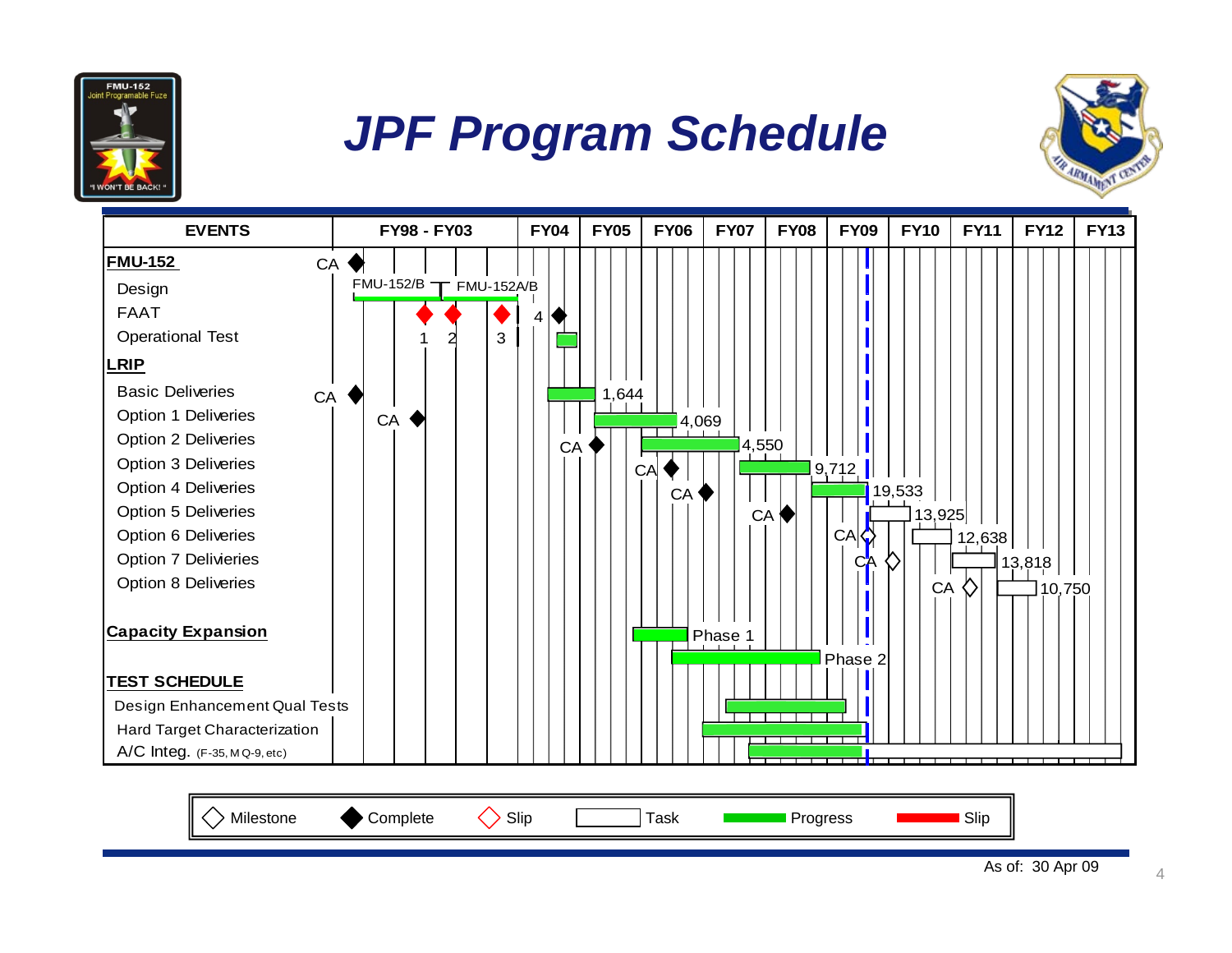

# *Design Enhancement Qualification Status*



- Enhanced Design JPF
	- Π Changes Invisible to Operator
	- F No Change to Way Fuze Operates
	- Π No Change to Nomenclature
	- Π No Change to Technical Orders
- **Purpose of Enhancements** 
	- Producibility : Reduce Parts/touch Labor Increase Production Yield
	- Π Testing: More Extensive Factory Test – Fewer Quality Escapes
	- F Reliability: Deliver quality fuze

■ Qualification of Enhancements & 2<sup>nd</sup> Production Facility

- Π Completed Last Two Sled Test 24 Sep & 15 Oct
- F Two Flight Test Sorties – Dec 08 & Jan 09
- Π Begin Enhanced Design Production at 2nd Facility – May 09

#### *Continuous Improvement*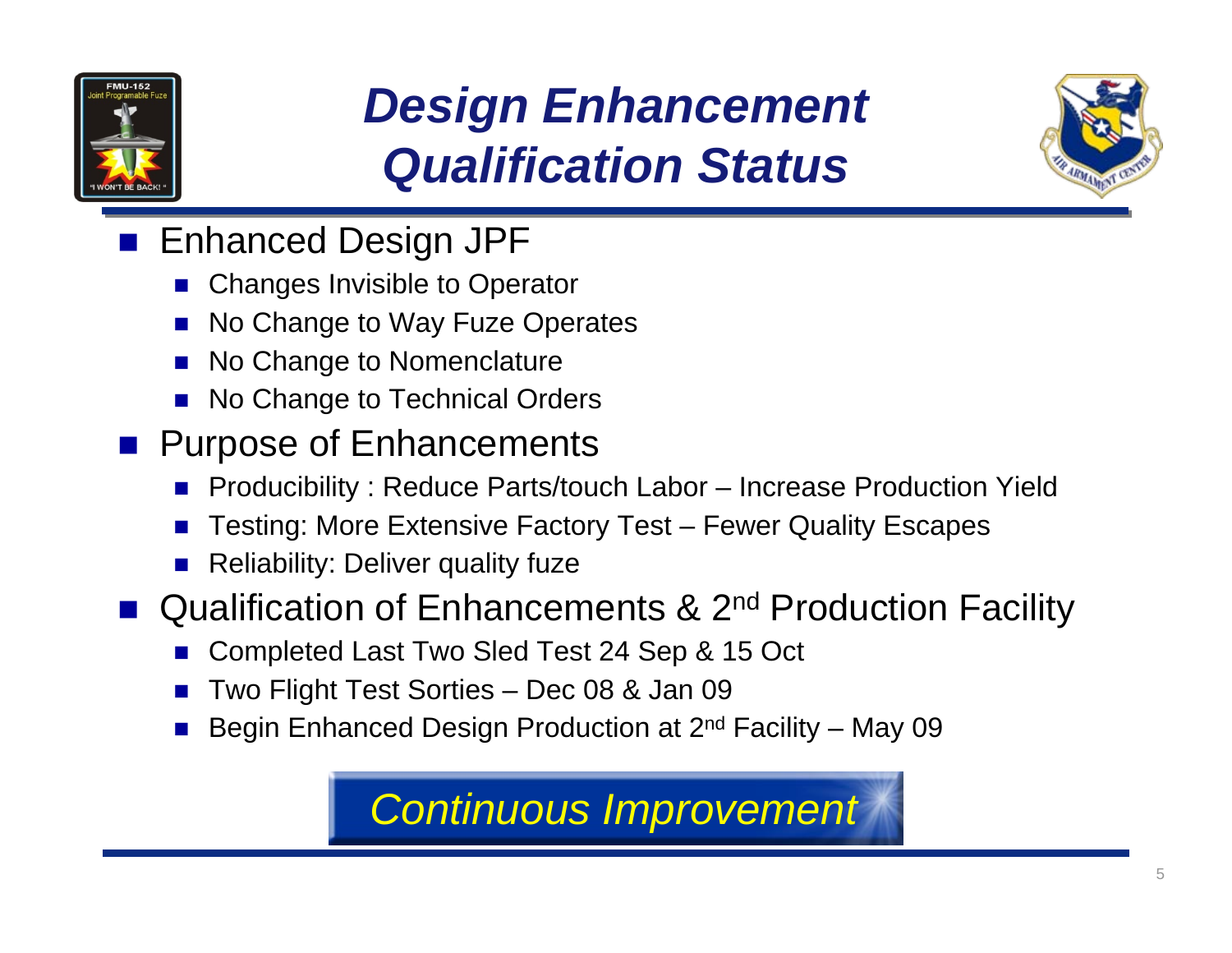

#### *Sled Test-15 Oct 08*



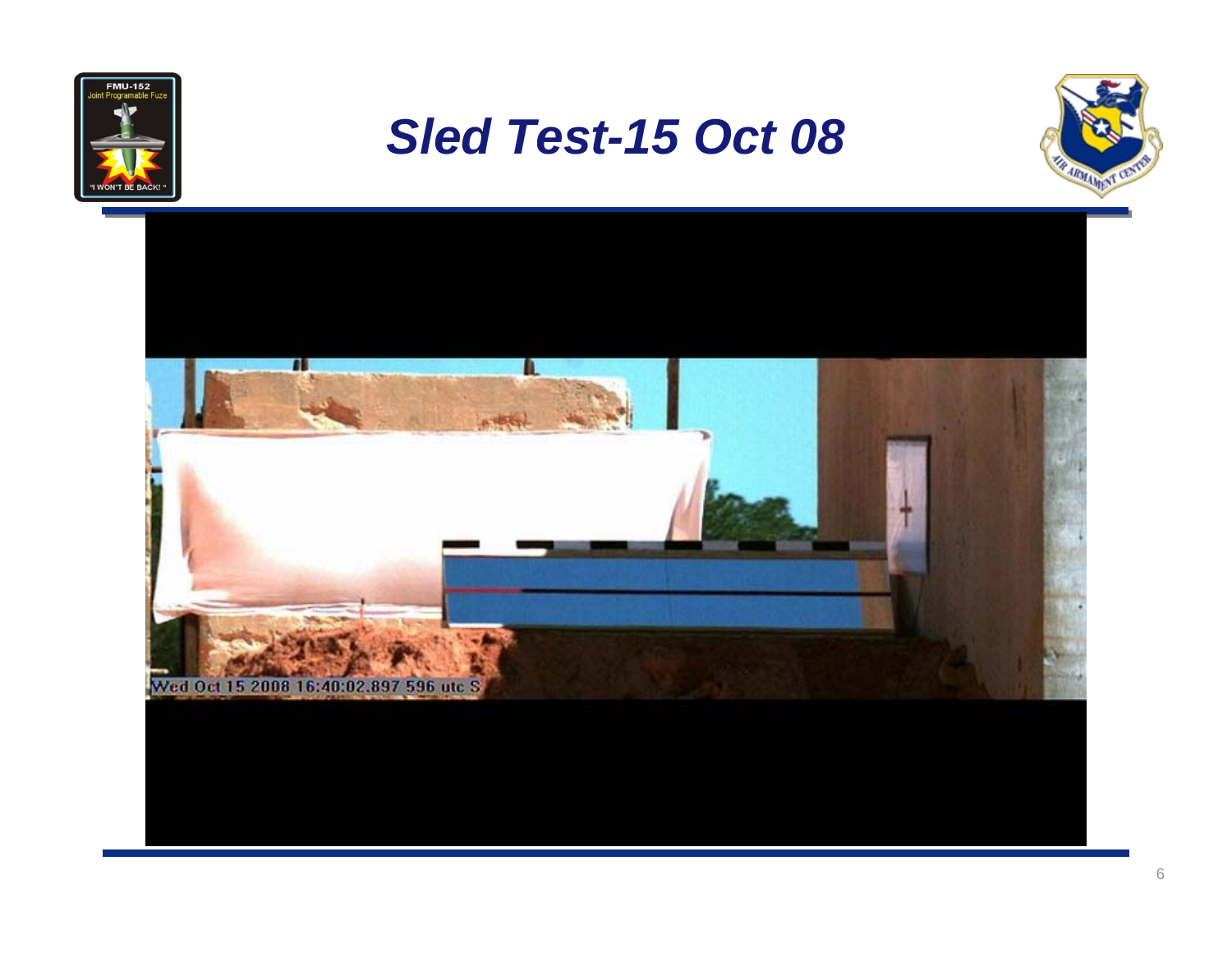![](_page_6_Picture_0.jpeg)

### *Aircraft Integration Update*

![](_page_6_Picture_2.jpeg)

**ON-GOING**

![](_page_6_Figure_4.jpeg)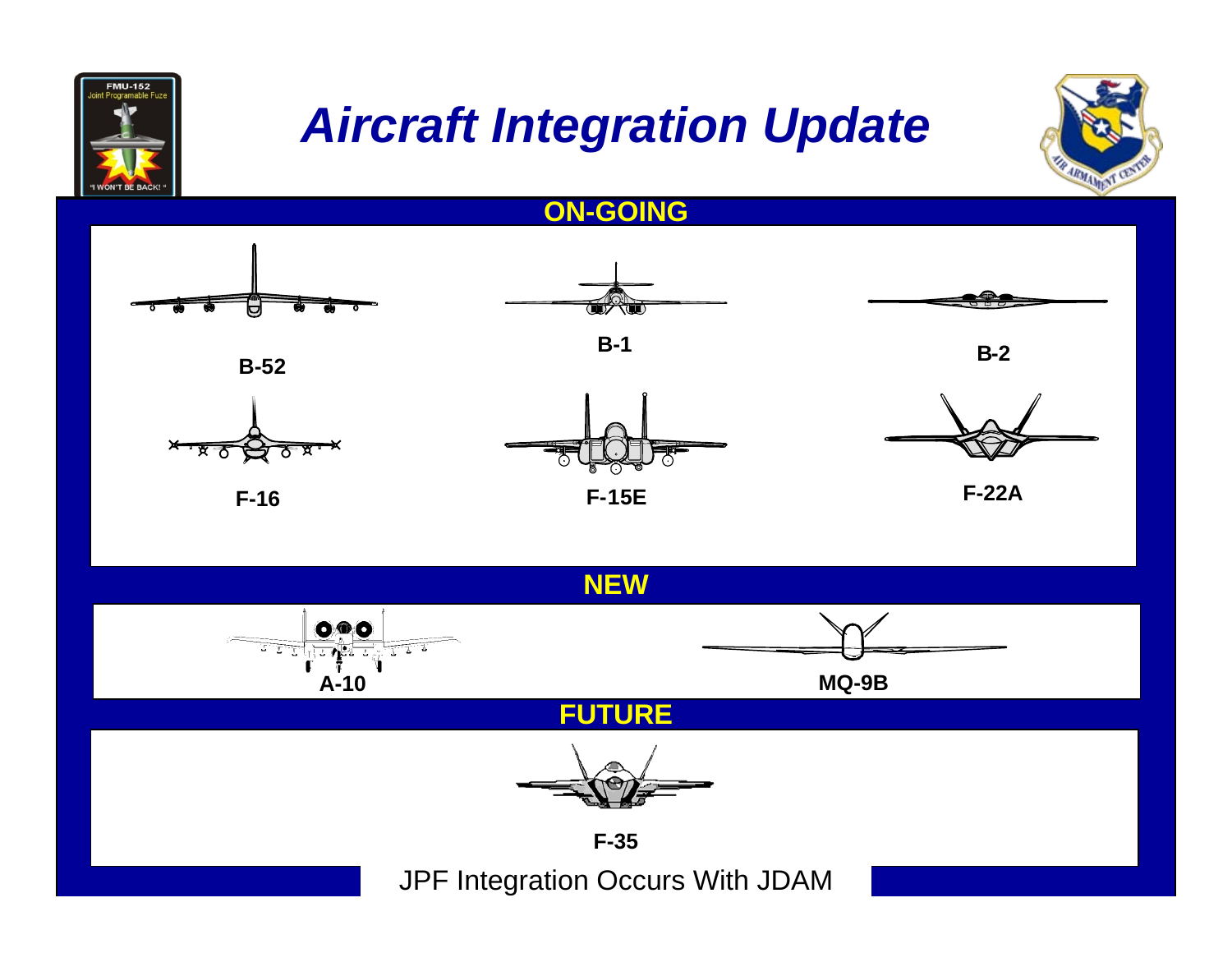![](_page_7_Picture_0.jpeg)

![](_page_7_Picture_1.jpeg)

![](_page_7_Picture_2.jpeg)

■ JPF Hard Tgt Characterization – Gather JPF Survivability Data (>5K psi)

- Phase I Detonation Test & 2 Sled Tests (Complete)
- Phase 2 Eight Sled Tests (10K psi Tgts)
	- First Test Conducted Dec 07 Successful
	- Second Test Conducted Jan 08 Did Not Detonate
		- FA Conducted and Corrective Action Implemented
	- Third Test Conducted Jun 08 Did Not Detonate
		- Fuze Damaged During Retrieval Limiting Ktr's Investigation; FA Inconclusive
	- Fourth Test on 4 Feb 09 Successful
- **Retractable Actuator Study** 
	- Testing Complete; Data Supports Increased Shock Endurance From 40kGs to 70kGs
	- **Production Implementation Projected by Aug 09**
- FZU-55 Pull Force Study Excessive Pull Force Measured During LAT
	- Pursuing Coined Groove vs. Photo-Etched Groove Process
		- 78 Out of 79 Prototype Pulls Successful
		- **Production Implementation Projected by Aug 09**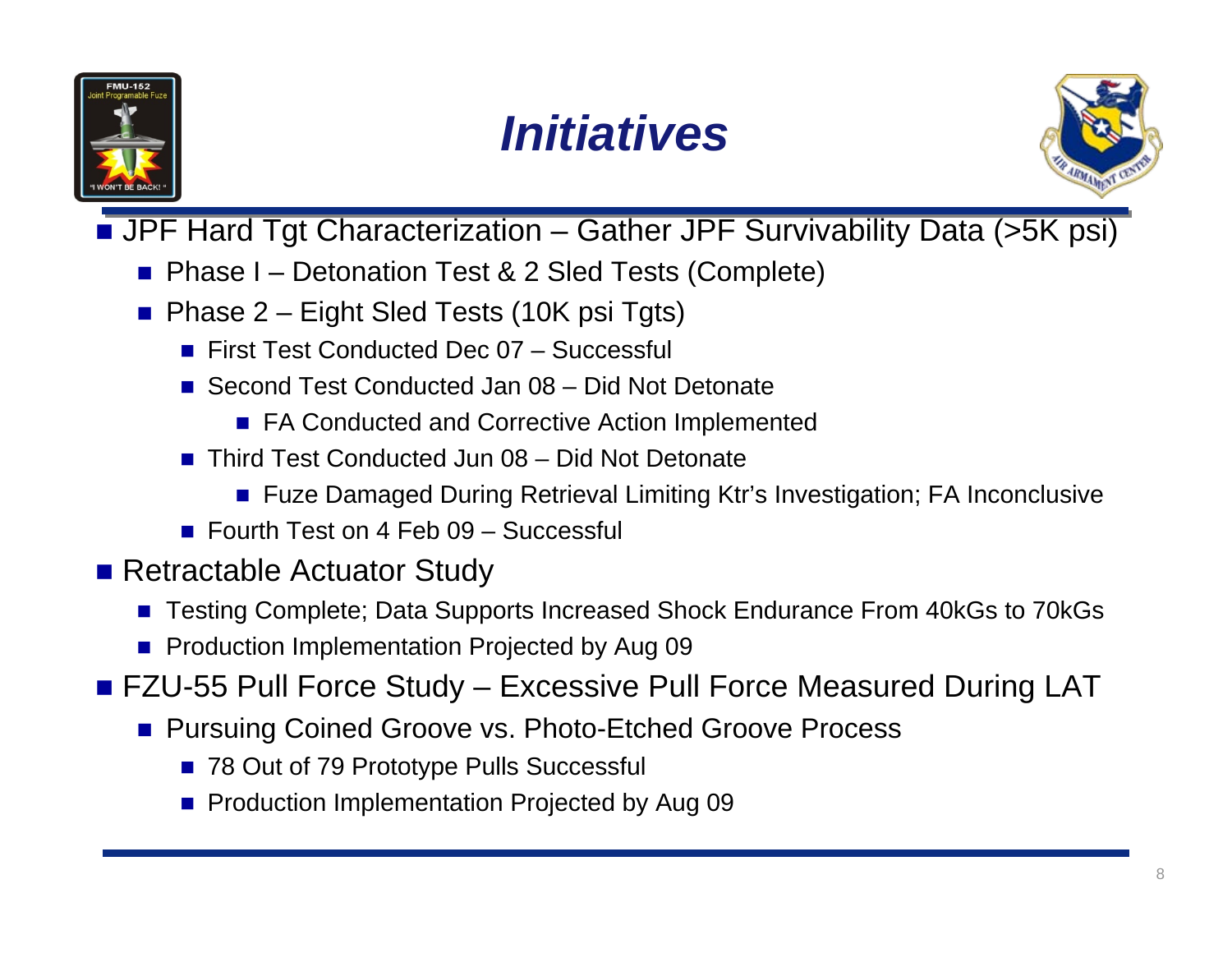![](_page_8_Picture_0.jpeg)

### *Operational Reliability Summary*

![](_page_8_Picture_2.jpeg)

| Year | <b>Total</b><br><b>Expenditures</b> | <b>Total</b><br><b>Reported</b><br><b>Failures</b> | <b>Reliability</b> | <b>Relevant</b><br><b>Failures</b> | <b>Reliability</b> |
|------|-------------------------------------|----------------------------------------------------|--------------------|------------------------------------|--------------------|
| 2005 | 184                                 | 13                                                 | 92.9%              | 5                                  | 97.1%              |
| 2006 | 368                                 | 3                                                  | 99.2%              | 3                                  | 99.2%              |
| 2007 | 3,120                               | 70                                                 | 97.8%              | 43                                 | 98.6%              |
| 2008 | 1,818                               | 51                                                 | 97.2%              | 25                                 | 98.5%              |
| 2009 | 465                                 | 13                                                 | 97.2%              | 2                                  | 99.6%              |
| Cum. | 6,179                               | 150                                                | 97.6%              | 78                                 | 98.7%              |

*Reliability > 95% Requirement*